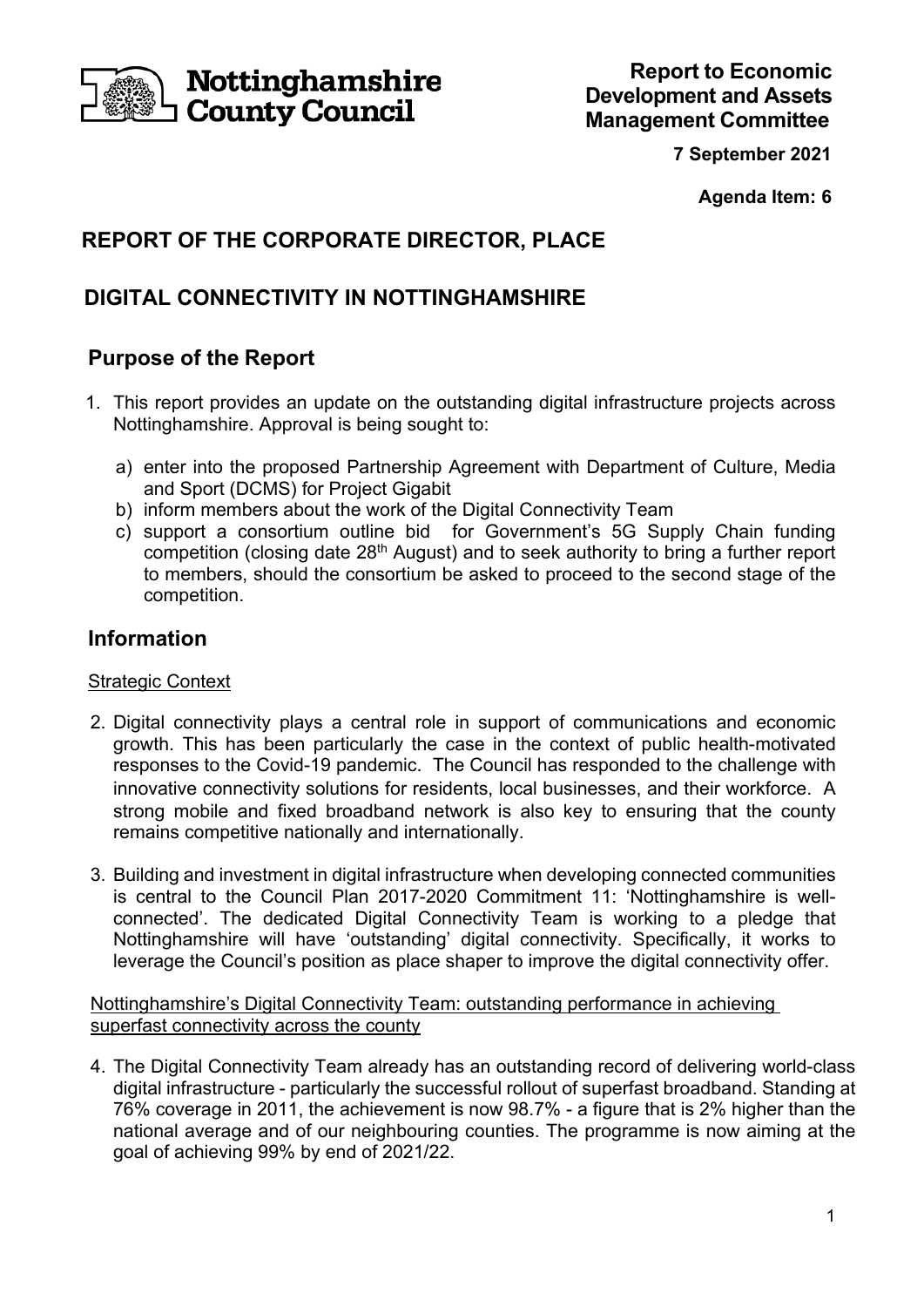- 5. Since the February Policy Committee update, the project has continued to progress and has maintained Nottinghamshire's position in the top three most digitally connected counties in the UK. The latest figures for the county's broadband speeds are:
	- 98.7% superfast coverage (>30 Megabits per second)
	- 76.66% ultrafast coverage (>100 Megabits per second)
	- 20.85% gigabit coverage (>1000 Megabits per second)

*Note: One gigabit is the same as 1,000Mbps and will provide full fibre (FTTP) optic cable directly to premises. Full fibre networks are future proof and can deliver the connection speeds we need - not only for today, but also for the future.* 

6. Take-up in the county continues to rise and is among the highest in the country. This demonstrates that the demand and appetite to remain at the leading edge of digital connectivity is important for our businesses and communities. Today, where our new digital infrastructure has been installed, over 70% of premises (homes and businesses) have made the switch to high-speed Internet access. As the programme starts to deliver services to the last 2% of generally hard-to-reach properties in Nottinghamshire, so difficulties will increase. However, the Digital Connectivity Team has been seeking private sector input and are working hard to secure additional investment from the telecom providers.

### Gigabit Connectivity: the Next Frontier

- 7. Delivering gigabit-capable infrastructure across the UK is a government priority for business/ economic/ competitiveness reasons and with a view to closing the digital divide. Recent research by the Centre for Economics and Business Research (CEBR) estimates that achieving a 100% full fibre connection would create a £3.5 billion boost to the East Midlands economy. 1
- 8. To ensure that residents and businesses across the County can take advantage of the social and economic benefits of gigabit connectivity, it is crucial that the programme ensures that rural communities and the most difficult to reach premises are not left behind and that there is good digital coverage where people live, work and travel. The rollout to hard-toreach areas will be subsidised from the government's £5 billion 'Project Gigabit' over the next few years, until the whole of the UK is connected. Government have set a target to deliver gigabit-capable digital infrastructure to a minimum of 85% of UK premises by 2025 and working in partnership with Local Authorities, will seek to engage the market to accelerate roll-out further to achieve 100% coverage as soon as possible. To formalise the collaboration, Nottinghamshire County Council (in common with all local authorities) has been asked to sign a 'partnership agreement' with the Government's broadband delivery arm: Broadband Delivery UK (BDUK). This non-legally binding document simply outlines the respective roles of the parties and the basis for the future working relationship. Legal officers have advised that – should it be minded to – the Council could withdraw from the 'partnership agreement' at any time, without penalty.
- 9. Thanks to the productive work of the Digital Connectivity Team, significant gigabit implementation is already anticipated – for example - through the existing Superfast Broadband Programme and via commercial delivery from telecom providers. Because Nottinghamshire is already ahead of the game, it is listed by BDUK within Phase 2 (as opposed to Phase 1) of the procurement pipeline of Project Gigabit.

CebrReport\_online.pdf (openreach.com)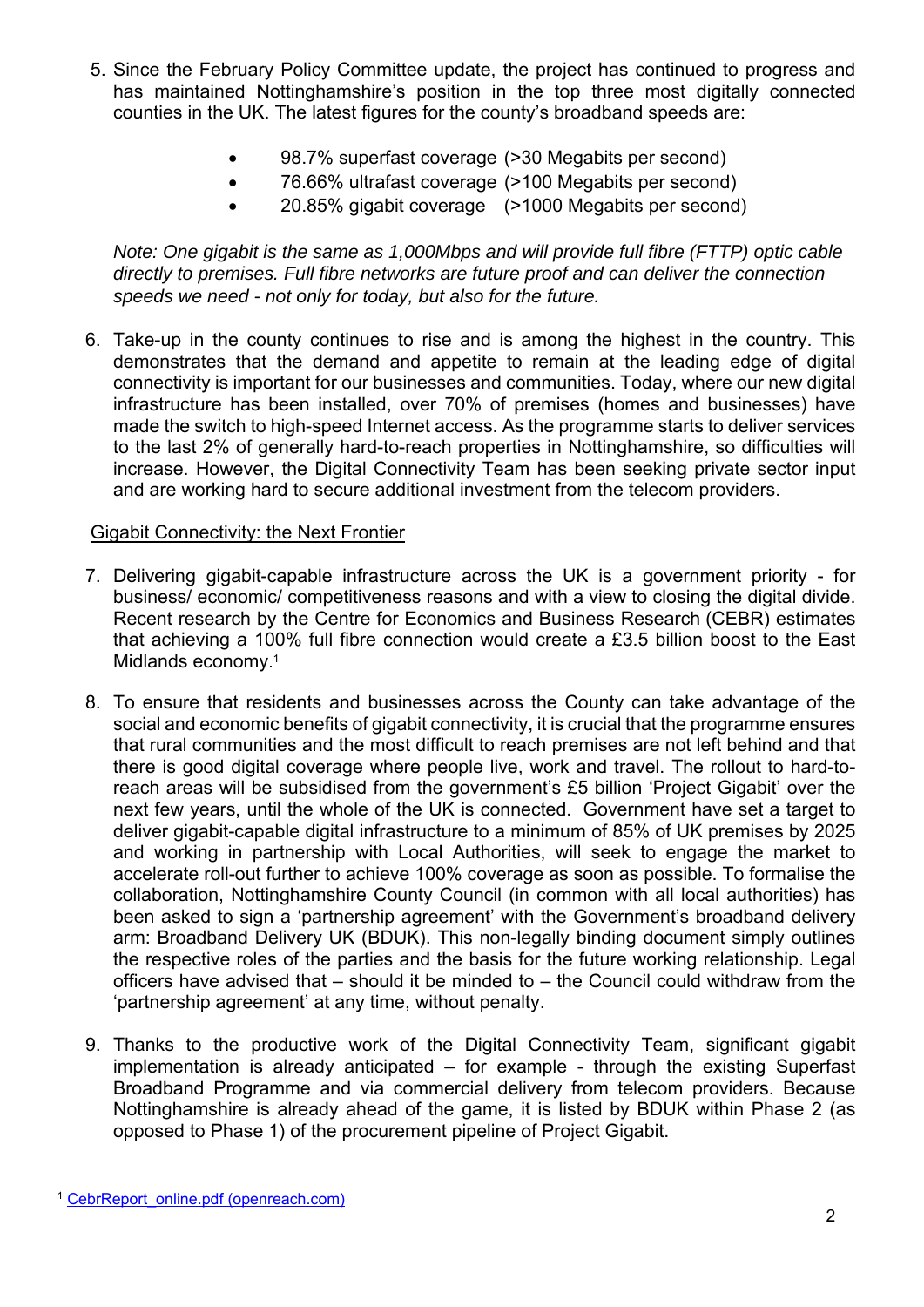- 10. Thanks to the reputation of the Council in this area, successive waves of private sector innovation and investment recently saw Openreach supporting the Council's ambition for growth in Nottinghamshire as they outlined plans to build and connect ultrafast, ultra-reliable full fibre broadband to 107,000 more homes and businesses. This means that fewer homes and businesses will require taxpayer subsidies to upgrade. Work will take place between now and 2026. A total of 13 exchanges across the county (Collingham, East Bridgford, East Stoke, Edwinstowe, Misterton, Retford, Saundby, Southwell, Sturton Le Steeple, Sutton On Trent, Mansfield, Worksop and Tuxford) are being upgraded with other locations to follow.
- 11. Openreach's plans also include an extension to the company's biggest ever recruitment drive, with a further 1,000 new jobs being created in 2021 - of which around 140 were in the East Midlands. Openreach plays an important role across the East Midlands as more than 1,600 of Openreach employees live and work in the region.
- 12. City Fibre also have plans to reach circa 95k premises in Nottinghamshire, mainly in urban areas, as part of their build plan. The build is planned over 7 years, so should be drawing to a close by 2028. Over 95,000 premises will be connected in Ashfield, Gedling, Rushcliffe, and Broxtowe.

### Connecting Remote Properties and Rural Communities

- 13. A voucher scheme is used to help relatively geographically inaccessible residents and businesses to get access to gigabit connectivity. Earlier this year, the Government released an extra £210m worth of vouchers. The new scheme offers up to £3,500 for businesses and £1,500 for homes located in remote areas (as defined by Ofcom as their 'Area 3'). The Council has supplemented this scheme through a budget of £750,000 that effectively doubles the payment available to each premises (to up to £7,000 for businesses and £3,000 for homes). In order to qualify for grants, property owners must meet the eligibility criteria. In practice, this means voucher funding can only be used through a broadband supplier as part of a broadband upgrade project applied as a remote community. Currently 28 community or 'group' schemes are working with registered suppliers to deliver full-fibre connectivity to 6,120 Nottinghamshire premises at an estimated accumulative value of £8,027,797. So far, over £375,000 of the Council's top-up funding has been utilised for 475 premises in the county, which means the Council have contributed £793 per premise to help deliver gigabit connectivity.
- 14. Nottinghamshire County Council continues to work closely with BDUK with a view to connecting up to 7,000 rural public buildings such as rural schools, doctors' surgeries, and libraries to gigabit broadband. The idea is that these will serve as hubs to get gigabitcapable networks into the heart of countryside communities and incentivise other broadband companies to build off them. Project Gigabit will invest up to £110 million in pursuit of this objective. The Digital Connectivity Team has already engaged with the relevant government department (DCMS) to identify suitable projects and benefit from this opportunity.

#### A '5G Connected Forest'

- 15. As outlined in the previous Policy Committee report, Sherwood Forest-based creative projects are being realised, with a view to stimulating Nottinghamshire innovators to further develop initiatives using the power of 5G.
- 16. Fifteen months since the launch of the 5G Connected Forest project, the consortium have made excellent progress. These include an informal assessment of the hardware and software; work towards the objective of demonstrating an augmented reality experience in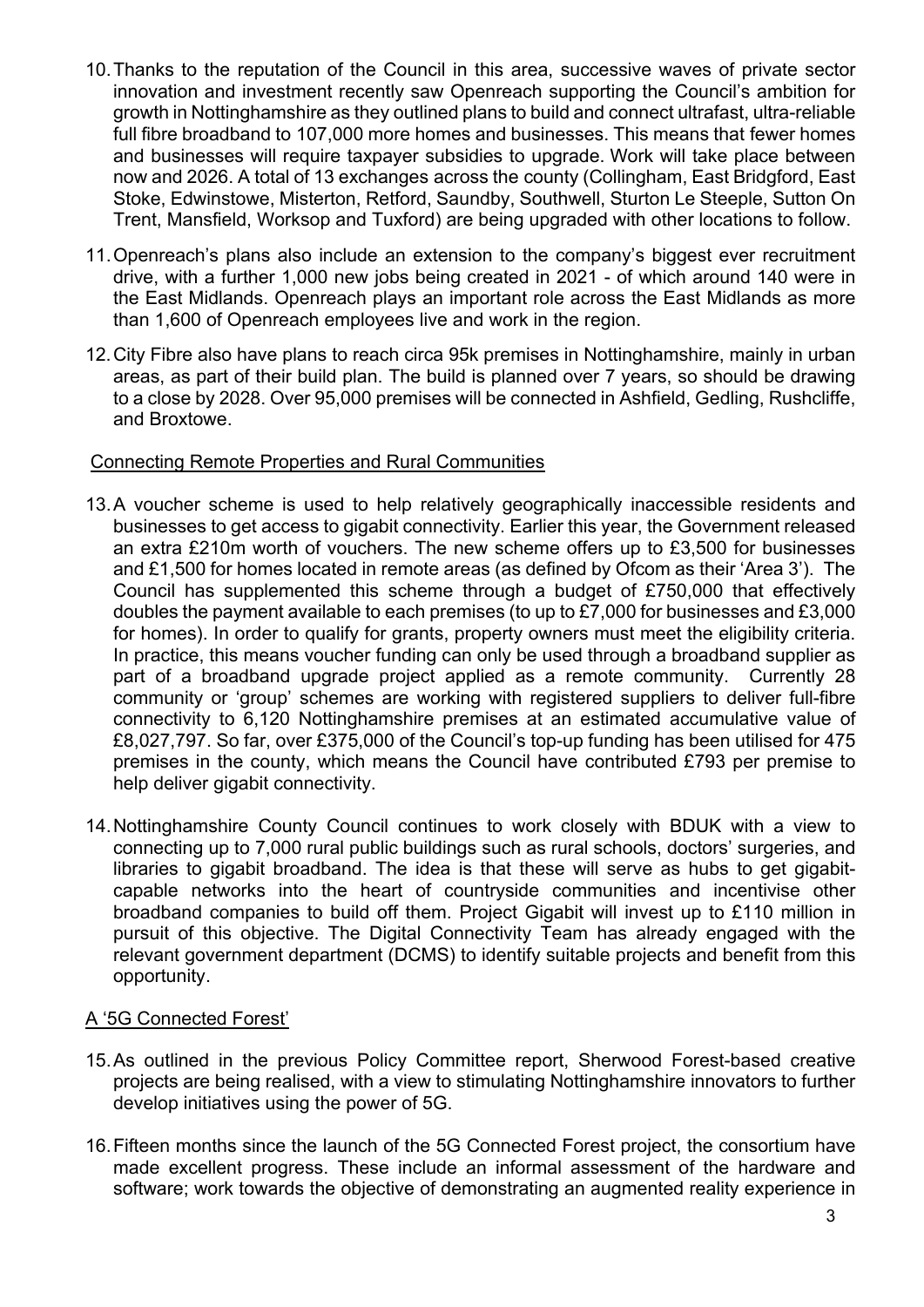the story of Robin Hood; 'releasing' the first robot dog to maintain the health of the forest, and the flying of drones in support of environmental protection.

17. During the previous quarter, our project partner Gooii Ltd has been working on creating the content for 'Robin Hood: An Arrow Through Time', using a script co-written by Bafta Award Winning CBBC writer and producer Nick Hutchings. The project team worked hard to reflect the pace, story, excitement, and flow of the action, as well as the technical aspects required for this Robin Hood Augmented Reality experience. Below is an illustrated image based on what is aimed to achieve.



18. The Council-led 5G Connected Forest project will also enable real-time or near-real-time monitoring of the forest via a 5G network through data gathering in accessible areas via ground robots and in inaccessible areas via drones.



19. The Council is preparing for a visit to Sherwood Forest by the Minister for Digital Infrastructure Matt Warman MP in Autumn. This will be an opportunity to highlight the innovative work of the County Council in creating these demonstration projects in Sherwood Forest.

### A '5G Digital Turbine Centre'

20. With the Support of £900,000 from the Government's Getting Building Fund, awarded through D2N2 LEP, the 5G Digital Turbine project continues its successful development. In 12 months, the project team has comprehensively upgraded the existing digital IT infrastructure of the centre, boosting the productivity of the more than 40 businesses already on site, and other local businesses who use the casual facilities. 230 learners have already been engaged and given an opportunity to explore the potential offered by 5G and its associated technologies. Local schools and training providers started to benefit from the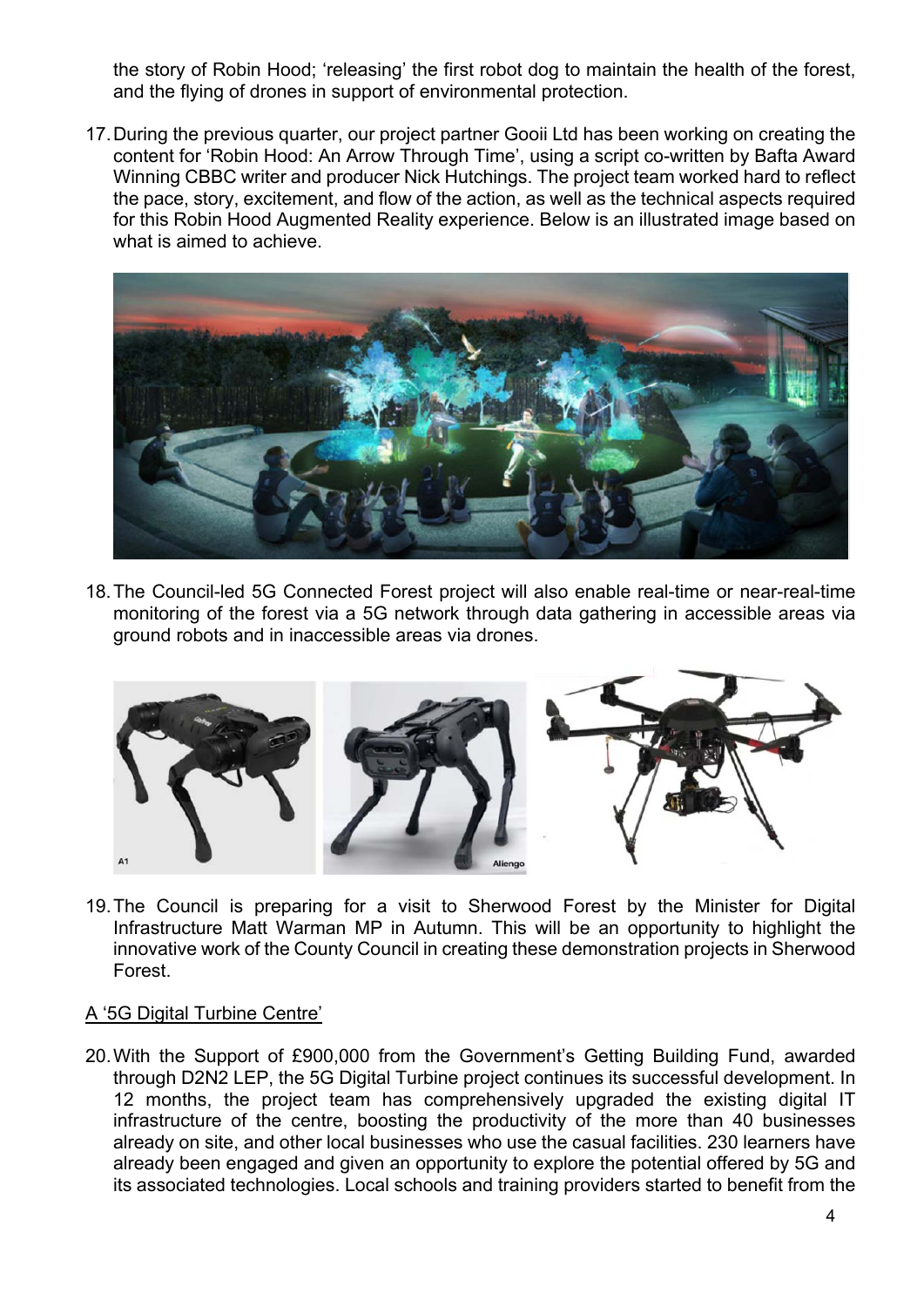development of learning content which could be incorporated into their existing course curricula. It is envisaged that by end of 2021, the deployment of 5G network will be complete - providing businesses with space to trial and develop their own innovations using 5G related technologies. The project team has already received significant expressions of interest in using 5G in innovative solutions.

#### The Future RAN Competition (FRANC)

- 21. In the past 15 months, the Digital Connectivity Team have been exploring how to create an environment that encourages private sector innovations in support of the Council's ambition to support digital interventions, specifically aimed at stimulating economic activity post COVID-19.
- 22. On 2 July 2021, the UK Government committed £30 million and launched another funding competition titled, 'Future RAN Competition' (FRANC). The goal of this future programme is to increase choice in the UK's telecoms supply chain. It will do this by fast-tracking the availability of viable OpenRAN products and suppliers and creating a stronger case for government and business investment in the technology.

*Note: Open RAN gives an option to suppliers to design their own network from scratch. It is also cost effective compared to traditional networks.*

- 23. Having reviewed the guidance and attended a DCMS-led briefing event, an expression of interest for an intelligent Open RAN network deployment to some of the county's cultural heritage sites is being proposed. This would support the Council's net-zero ambitions. A world-leading cutting-edge partnership centred around 5G enabled services in Nottinghamshire would attract new 5G suppliers to conduct research and development and foster professional collaborations between potential new entrants into the market in Nottinghamshire.
- 24. By building upon the contacts from both 5G projects (above), the Digital Connectivity team is working on bringing relevant partners together. The consortium is to involve at least one business, a national mobile network operator and one of the universities. In recognising the conflict between commercial sensitivity and a competitive process, only these headlines can be shared in this public report.
- 25. In making an outline bid to FRANC (closing date 28<sup>th</sup> August 2021), the Council will not enter into any legal or financial commitments. Should the consortium bid be shortlisted for the second round of the competition, authority will be sought from members to proceed.

## **Other Options Considered**

26. The do-nothing option was discounted for the following three reasons:

- Project Gigabit Partnership Agreement: This is not legally binding and therefore does not create enforceable obligations on either the Council or BDUK. It is essentially a statement of intentions by the parties in connection with trying to achieve the government's target of delivering 100% gigabit capable infrastructure across the UK.
- FRANC: Policy Committee agreed to receive a further report should any further project opportunities aligned with the Council's digital priorities emerge. Further, the DCMS briefing event confirmed that the proposal mentioned in Paragraph 20 would have a high possibility of being shortlisted for the next stage.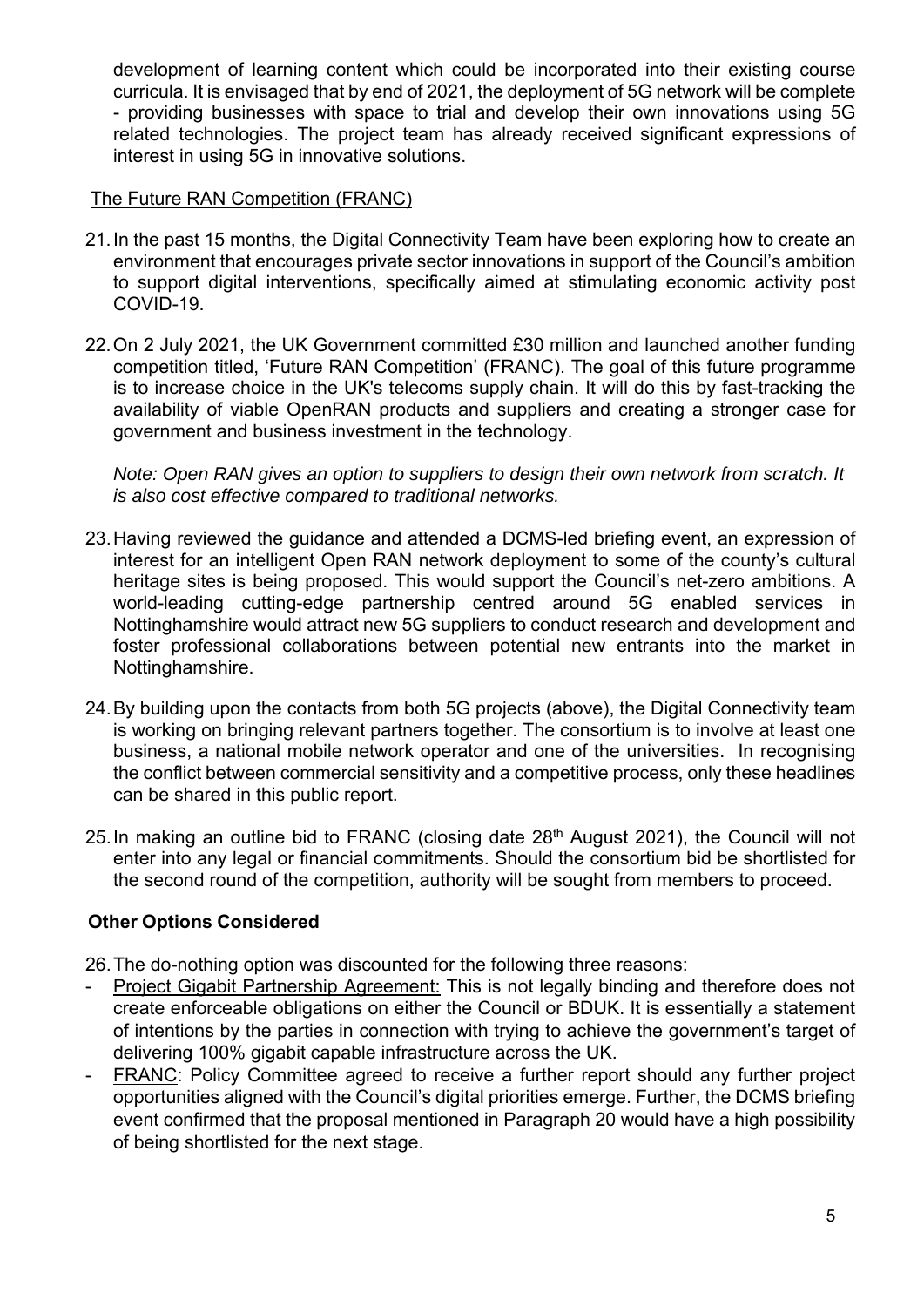#### **Reasons for Recommendations**

27. To ensure Committee receives up-to-date knowledge on the progress of the ongoing digital connectivity projects in the County. Also, to accelerate the deployment of 5G and fixed broadband and ensure Nottinghamshire can take early advantage of the applications which those networks can enable.

# **Statutory and Policy Implications**

28. This report has been compiled after consideration of implications in respect of crime and disorder, data protection and information governance finance, human resources, human rights, the NHS Constitution (public health services), the public sector equality duty, safeguarding of children and adults at risk, service users, smarter working, sustainability and the environment and where such implications are material they are described below. Appropriate consultation has been undertaken and advice sought on these issues as required.

## **Financial Implications**

29. Whilst there are no financial implications arising from the recommendations of this report, if the 'FRANC' proposal is successful, the Council will be a recipient of £5 million funds. Approval is not being sought for any additional funding at this time.

## **RECOMMENDATIONS**

It is recommended that Economic Development and Asset Management Committee:

- 1) delegates authority to the Corporate Director for Place to sign the Partnership Agreement for Project Gigabit
- 2) empower officers to continue with the 'Future RAN: Diversifying the 5G Supply Chain' bid and agree to receive a report in the event of the concept proposal for the Future RAN Competition (FRANC) being invited to the second stage.

#### **Adrian Smith Corporate Director, Place**

**For any enquiries about this report please contact:** Matthew Neal, Service Director , Investment and Growth, Place Department, Matthew.Neal@nottscc.gov.uk Tel: 0115 977 3822

## **Constitutional Comments (KK 30/07/2021)**

30. The proposals in this report are within the remit of the Economic Development and Asset Management Committee.

## **Financial Comments (RWK 05/08/2021)**

31. Whilst there are no specific financial implications arising directly from the report if the 'FRANC' proposal is successful the County Council will receive funding of £5 million. Further reports will be presented to committee regarding the progress of this proposal.